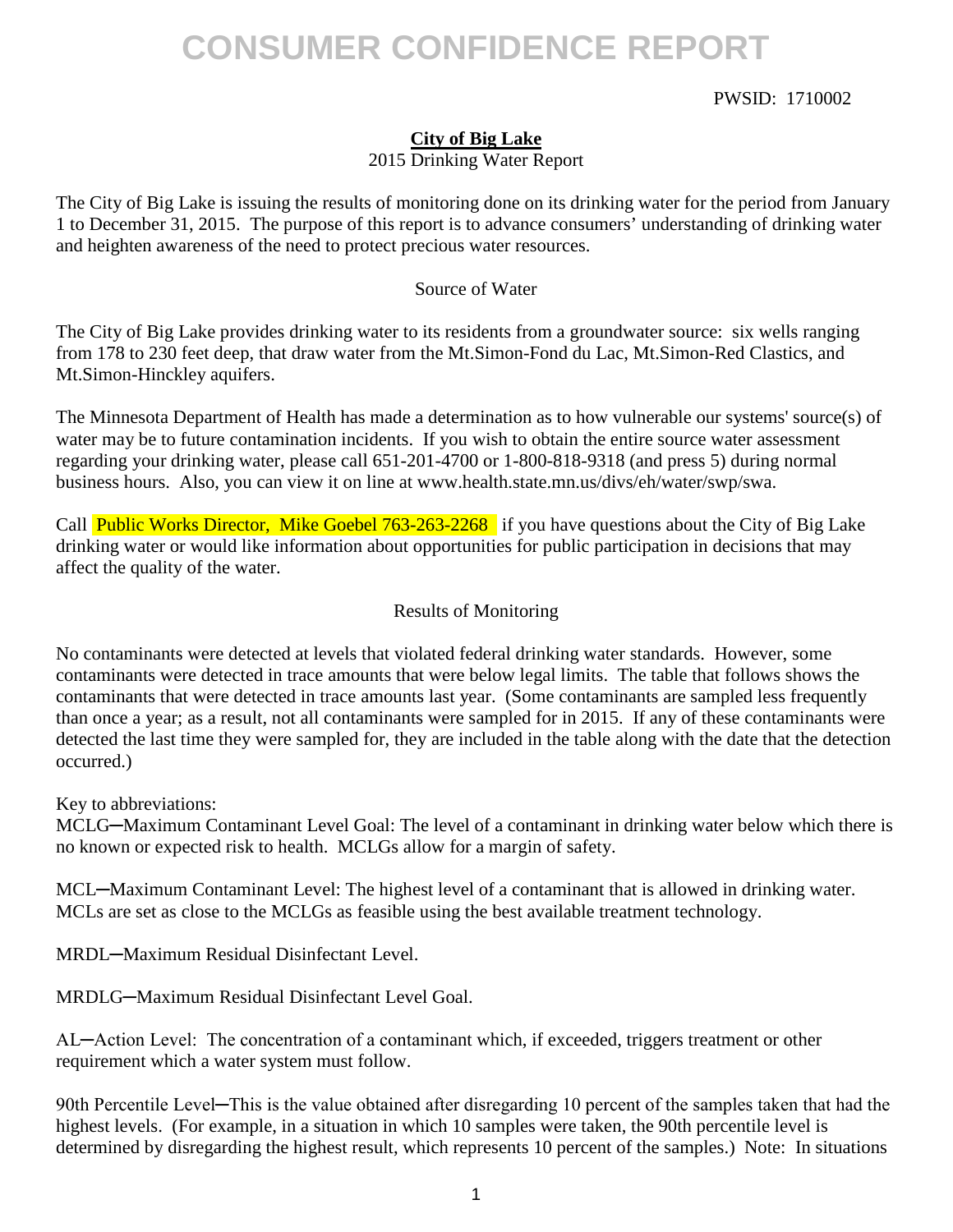### PWSID: 1710002

in which only 5 samples are taken, the average of the two with the highest levels is taken to determine the 90th percentile level.

pCi/l─PicoCuries per liter (a measure of radioactivity).

ppm─Parts per million, which can also be expressed as milligrams per liter (mg/l).

ppb─Parts per billion, which can also be expressed as micrograms per liter (μg/l).

N/A-Not Applicable (does not apply).

|                                                 | Level Found    |                |                 |                     |                                                                                                                                                                                                                   |
|-------------------------------------------------|----------------|----------------|-----------------|---------------------|-------------------------------------------------------------------------------------------------------------------------------------------------------------------------------------------------------------------|
| Contaminant<br>(units)                          | <b>MCLG</b>    | <b>MCL</b>     | Range<br>(2015) | Average<br>/Result* | <b>Typical Source of Contaminant</b>                                                                                                                                                                              |
| Alpha Emitters<br>(pCi/l)<br>(04/16/2013)       | $\theta$       | 15.4           | N/A             | 4.9                 | Erosion of natural deposits.                                                                                                                                                                                      |
| Barium (ppm)<br>(04/06/2011)                    | $\overline{2}$ | $\overline{2}$ | N/A             | .07                 | Discharge of drilling wastes; Discharge from<br>metal refineries; Erosion of natural deposits.                                                                                                                    |
| Fluoride (ppm)                                  | $\overline{4}$ | $\overline{4}$ | $.82 - 1.1$     | 1.08                | State of Minnesota requires all municipal<br>water systems to add fluoride to the drinking<br>water to promote strong teeth; Erosion of<br>natural deposits; Discharge from fertilizer and<br>aluminum factories. |
| Haloacetic Acids<br>$(HAA5)$ (ppb)              | $\Omega$       | 60             | $4.1 - 4.4$     | 4.4                 | By-product of drinking water disinfection.                                                                                                                                                                        |
| Nitrate (as<br>Nitrogen) (ppm)                  | 10.4           | 10.4           | $2.5 - 4.5$     | 4.5                 | Runoff from fertilizer use; Leaching from<br>septic tanks, sewage; Erosion of natural<br>deposits.                                                                                                                |
| <b>TTHM</b> (Total<br>trihalomethanes)<br>(ppb) | $\theta$       | 80             | $9 - 11.5$      | 11.5                | By-product of drinking water disinfection.                                                                                                                                                                        |

\*This is the value used to determine compliance with federal standards. It sometimes is the highest value detected and sometimes is an average of all the detected values. If it is an average, it may contain sampling results from the previous year.

| Contaminant<br>(units) | <b>MRDLG</b> | <b>MRDL</b> | ****      | ***** | <b>Typical Source of Contaminant</b>     |
|------------------------|--------------|-------------|-----------|-------|------------------------------------------|
| Chlorine<br>(ppm)      |              |             | $.6 - .8$ | .67   | Water additive used to control microbes. |

\*\*\*\*Highest and Lowest Monthly Average.

\*\*\*\*\*Highest Quarterly Average.

| ∽<br>`tamınant<br>м |             |         | 90%  | sites<br>$^{\prime\prime}$ |                                                                   |
|---------------------|-------------|---------|------|----------------------------|-------------------------------------------------------------------|
| units :             | <b>MCLG</b> | Δ<br>שב | evel | over<br>AL                 | $\overline{\phantom{a}}$<br>Contamınant<br>voical<br>ΟĪ<br>Source |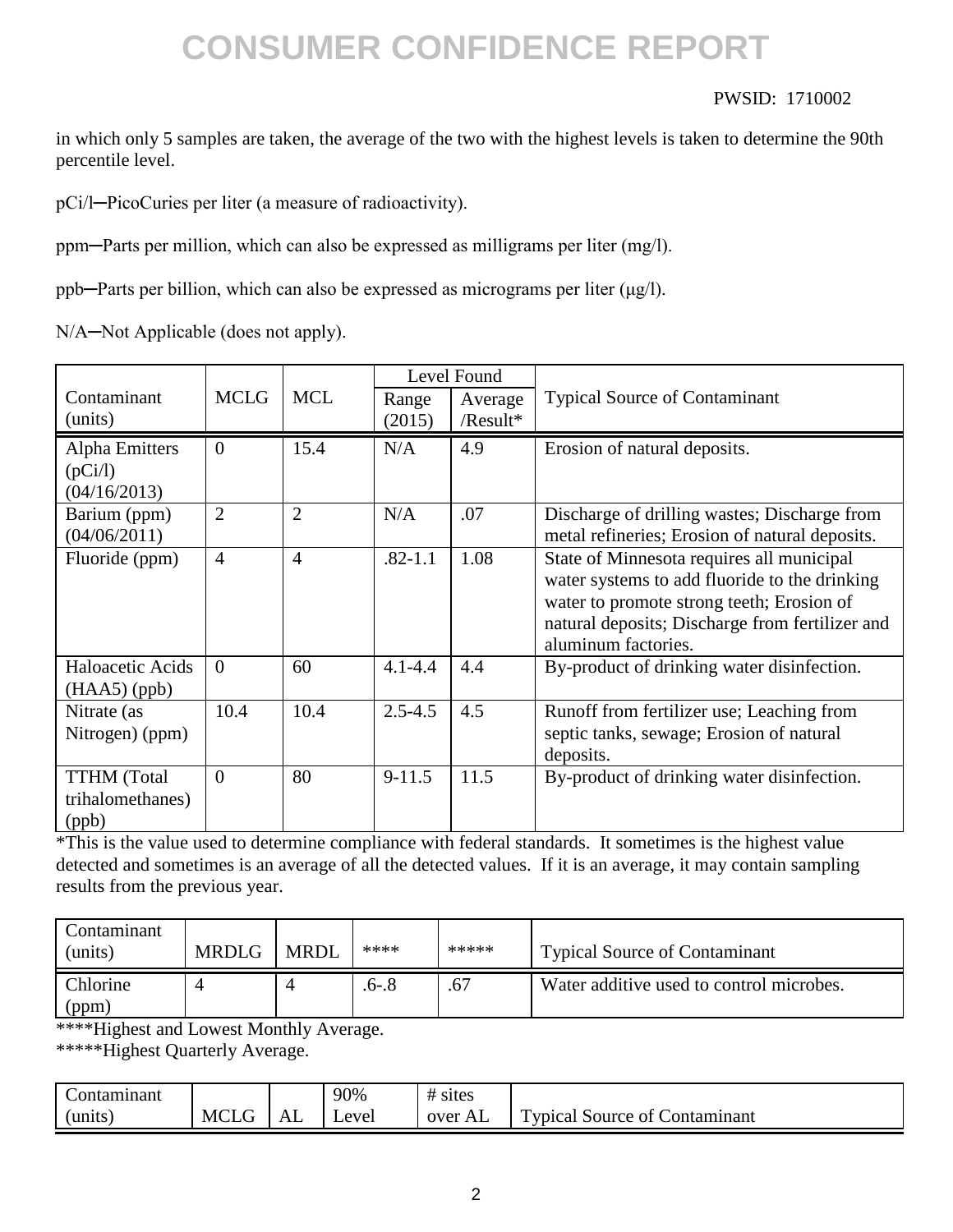### PWSID: 1710002

| Contaminant<br>(units)       | <b>MCLG</b> | AL  | 90%<br>Level | $#$ sites<br>over AL | <b>Typical Source of Contaminant</b>                                     |
|------------------------------|-------------|-----|--------------|----------------------|--------------------------------------------------------------------------|
| Copper (ppm)<br>(07/25/2013) | 1.3         | 1.3 | .37          | 0 out of<br>20       | Corrosion of household plumbing systems;<br>Erosion of natural deposits. |
| Lead (ppb)<br>(07/25/2013)   |             | 15  |              | 0 out of<br>20       | Corrosion of household plumbing systems;<br>Erosion of natural deposits. |

If present, elevated levels of lead can cause serious health problems, especially for pregnant women and young children. Lead in drinking water is primarily from materials and components associated with service lines and home plumbing. City of Big Lake is responsible for providing high quality drinking water, but cannot control the variety of materials used in plumbing components. When your water has been sitting for several hours, you can minimize the potential for lead exposure by flushing your tap for 30 seconds to 2 minutes before using water for drinking or cooking. If you are concerned about lead in your water, you may wish to have your water tested. Information on lead in drinking water, testing methods, and steps you can take to minimize exposure is available from the Safe Drinking Water Hotline or at http://www.epa.gov/safewater/lead.

Monitoring may have been done for additional contaminants that do not have MCLs established for them and are not required to be monitored under the Safe Drinking Water Act. Results may be available by calling 651- 201-4700 or 1-800-818-9318 during normal business hours.

### Compliance with National Primary Drinking Water Regulations

The sources of drinking water (both tap water and bottled water) include rivers, lakes, streams, ponds, reservoirs, springs, and wells. As water travels over the surface of the land or through the ground, it dissolves naturally-occurring minerals and, in some cases, radioactive material, and can pick up substances resulting from the presence of animals or from human activity.

Contaminants that may be present in source water include:

*Microbial contaminants,* such as viruses and bacteria, which may come from sewage treatment plants, septic systems, agricultural livestock operations, and wildlife.

*Inorganic contaminants,* such as salts and metals, which can be naturally-occurring or result from urban stormwater runoff, industrial or domestic wastewater discharges, oil and gas production, mining, or farming.

*Pesticides and herbicides,* which may come from a variety of sources such as agriculture, urban stormwater runoff, and residential uses.

*Organic chemical contaminants,* including synthetic and volatile organic chemicals, which are by-products of industrial processes and petroleum production, and can also come from gas stations, urban stormwater runoff, and septic systems.

*Radioactive contaminants,* which can be naturally-occurring or be the result of oil and gas production and mining activities.

In order to ensure that tap water is safe to drink, the U. S. Environmental Protection Agency (EPA) prescribes regulations which limit the amount of certain contaminants in water provided by public water systems. Food and Drug Administration regulations establish limits for contaminants in bottled water which must provide the same protection for public health.

Drinking water, including bottled water, may reasonably be expected to contain at least small amounts of some contaminants. The presence of contaminants does not necessarily indicate that water poses a health risk. More information about contaminants and potential health effects can be obtained by calling the Environmental Protection Agency's Safe Drinking Water Hotline at 1-800-426-4791.